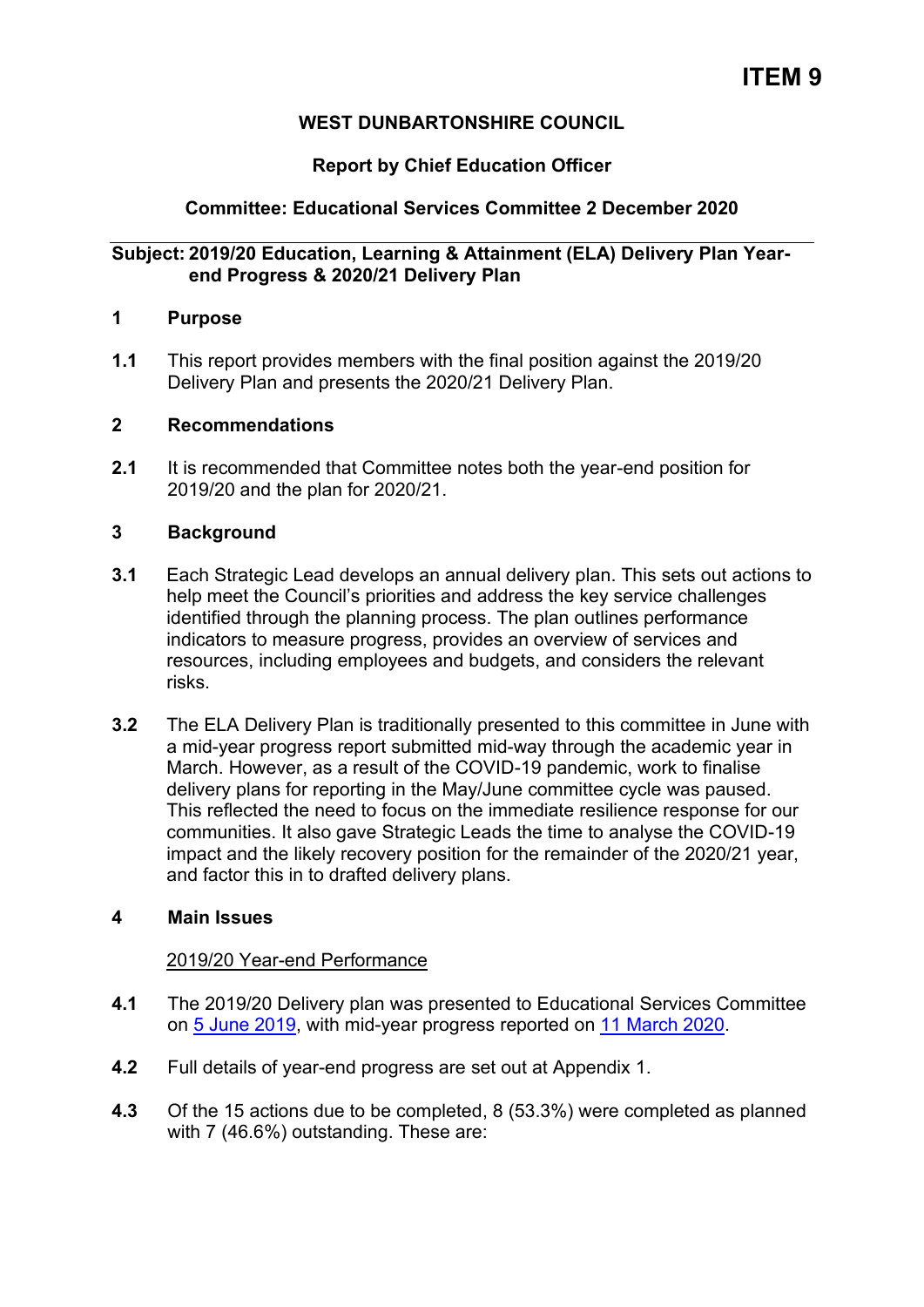- Deliver the Scotland's Young Workforce Programme. As a result of the COVID-19 pandemic, challenges were faced for young people attending placements for Foundation Apprenticeships, and for the engagement programme with local businesses. This has been carried over into session 2020/21.
- Deliver Improvement in Young People's Health and Wellbeing. As a result of the COVID-19 pandemic, most of the face to face work with young people relating to health and wellbeing ceased, with the notable exception of work that took place for our most vulnerable in our support hubs throughout the lockdown. This action has been carried forward into sessions 2020/21 and re-scoped as a result of the ongoing affects of the pandemic.
- Development of Parental Engagement Strategy. As a result of the COVID-19 pandemic, engagement with parents changed in focus. This action has been carried forward into session 2020/21.
- Analysis and Publication of Performance Information. As a result of the COVID-19 pandemic, there was a delay to the publication of establishment Standards and Quality Reports and their subsequent analysis. This has been carried over into session 2020/21.
- Deliver Professional Development for the Service. As a result of the COVID-19 pandemic, only digital online elements of the programme continued, with other aspects delayed until session 2020/21.
- Deliver Service Modernisation Programme. As a result of the COVID-19 pandemic, work to modernise processes was overtaken by other priorities. This has been re-scoped for session 2020/21.
- Develop the Schools Estate in Line with Local Regeneration. As a result of the COVID-19 pandemic, consultation on the placing request and admissions criteria was placed on hold, and there was a delay to the building programme at Renton Campus. These have been carried over into session 2020/21.
- **4.4** Of the 33 performance indicators included in the plan, it is not possible to report on 26 (78%) of them, due to data not being published or at the time of reporting not being available. 2 (6%) achieved their year end targets, 1 (3%) just missed their target, and 2 (6%) were adrift of targets. Details of the latter are provided below with the outturn of all performance indicators set out in Appendix 1:
	- Secondary attendance was 87.1%, 3.9% below the target of 91%.
	- Primary attendance was 93.2%, 1.8% below the target of 95%.

A programme of attendance monitoring has been introduced, with regular discussion between central officers and head teachers to address concerns and improve attendance.

# Complaints: 2019/20 Year-end and 2020/21 Mid-year

**4.5** A key focus in the development of delivery plans is ensuring that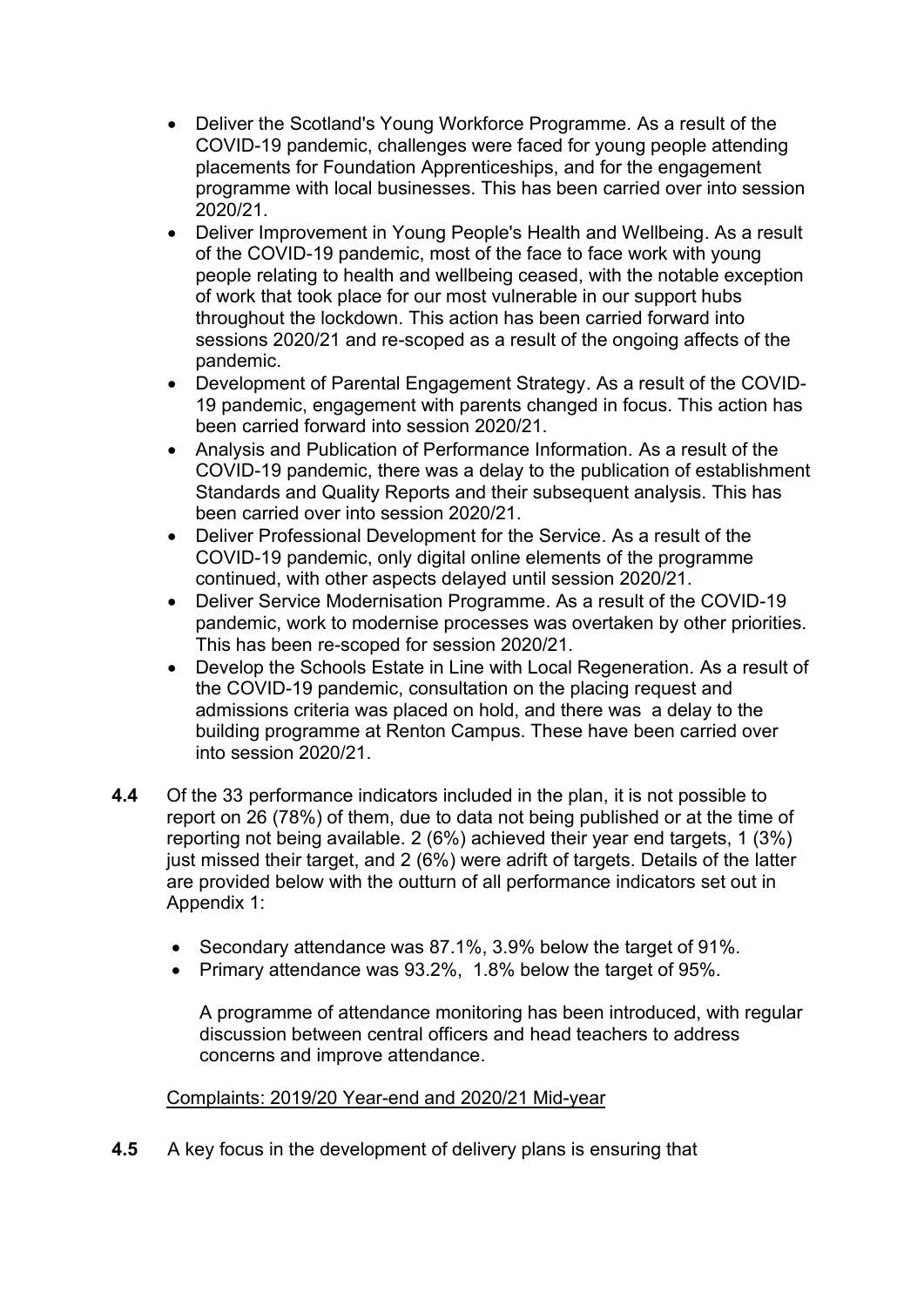feedback from stakeholders informs learning and improvement. One of the key sources of robust feedback is complaints data.

- **4.6** Between 1 April 2019 and 31 March 2020, ELA received a total of 94 complaints, comprising 89 Stage 1 and 5 Stage 2 complaints. During the same period, 69 complaints were closed, 65 at Stage 1 and 4 at Stage 2.
- **4.7** Of the 65 complaints closed at Stage 1, 37 (57%) met the 5 working days target set for resolving Stage 1 complaints, with an average of 9 working days to resolve all complaints closed at this stage. Of the 4 complaints closed at Stage 2, all met the 20 working days target, with an average of 14 days.
- **4.8** 38 (58%) of the complaints closed at Stage 1 were upheld and 1 (25%) at Stage 2. These are shown in the tables 1 and 2 below by service area and complaint category.
- **4.9** In the first half of this year (1 April to 30 September), ELA received a total of 54 complaints, comprising 51 Stage 1 and 3 Stage 2 complaints. During the same period, 47 complaints were closed, 45 at Stage 1 and 2 at Stage 2.
- **4.10** Of the 45 complaints closed at Stage 1, 37 (82%) met the 5 working days target set for resolving Stage 1 complaints, with an average of 7 working days to resolve all complaints closed at this stage. Of the 2 complaints closed at Stage 2, both met the 20 working days target, with an average of 7 days.
- **4.11** 23 (51%) of the complaints closed at Stage 1 were upheld and none at Stage 2. These are shown in Tables 1 and 2 below by service area and complaint category.

| <b>Service Area</b>          | 1 April 2019- 31 March 2020 |                       | 1 April 2020 - 30 Sept 2020 |
|------------------------------|-----------------------------|-----------------------|-----------------------------|
|                              | <b>Upheld Stage 1</b>       | <b>Upheld Stage 2</b> | <b>Upheld Stage 1</b>       |
| Early Education & Child      |                             |                       |                             |
| <b>Care Services</b>         |                             | 0                     |                             |
| <b>Education Maintenance</b> |                             |                       |                             |
| Allowance                    | ◠                           | 0                     |                             |
| <b>Primary Schools</b>       | 12                          | 0                     | 13                          |
| <b>Secondary Schools</b>     | 16                          |                       |                             |
| School transport             |                             | 0                     |                             |
| <b>Total</b>                 | 38                          |                       | 23                          |

Table 1: Upheld complaints by service area

Table 2: Upheld complaints by complaint category

| <b>Complaint Category</b>   | 1 April 2019- 31 March 2020 |                       | 1 April 2020 - 30 Sept 2020 |
|-----------------------------|-----------------------------|-----------------------|-----------------------------|
|                             | <b>Upheld Stage 1</b>       | <b>Upheld Stage 2</b> | <b>Upheld Stage 1</b>       |
| Citizen expectation not met |                             |                       |                             |
| - quality of service        | 32                          |                       | 20                          |
| Citizen expectation not met |                             |                       |                             |
| - timescales                |                             | 0                     |                             |
| Council policy – level of   |                             |                       |                             |
| service provision           |                             |                       |                             |
| Employee behaviour          |                             |                       |                             |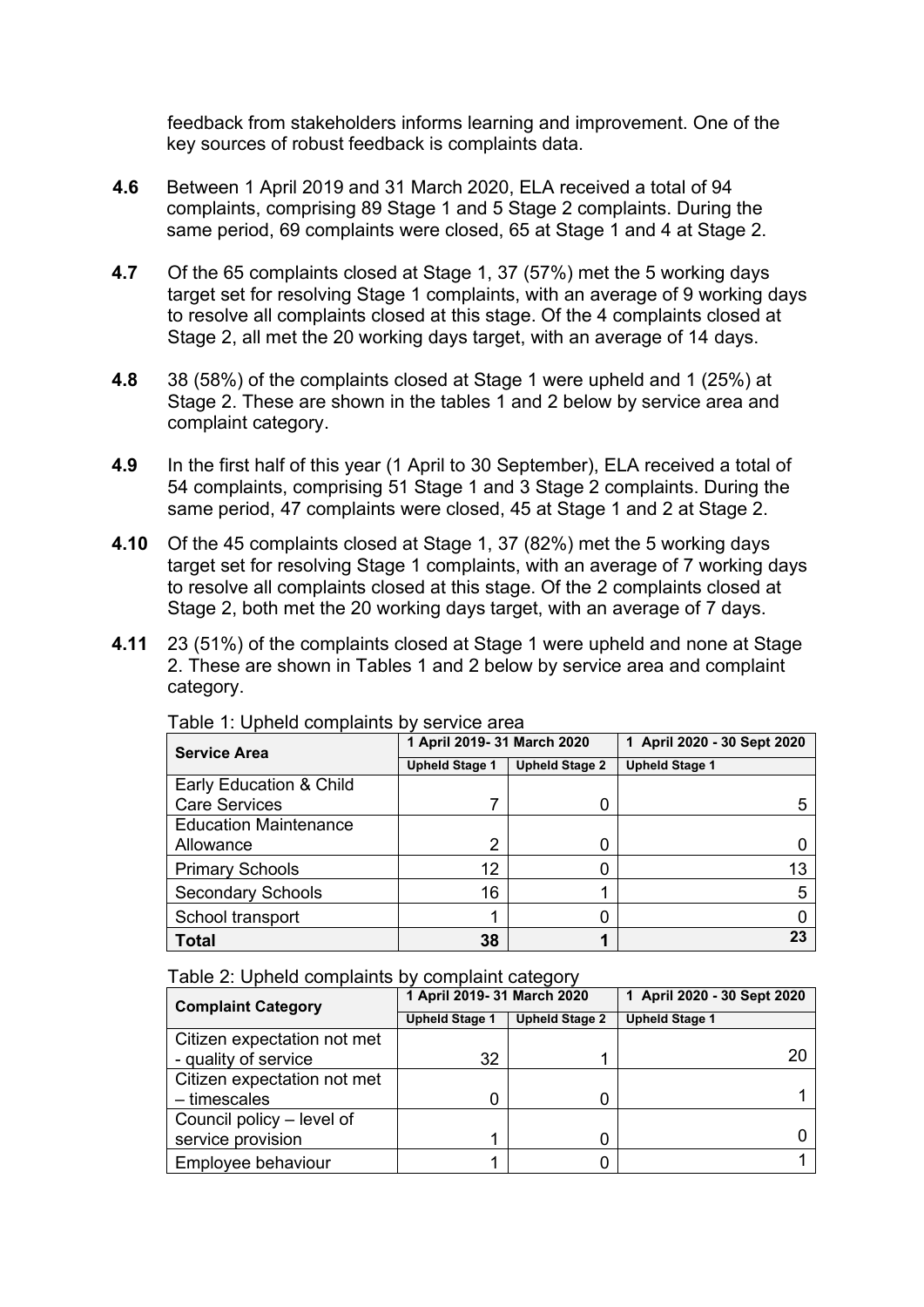| <b>Error in Service Delivery</b> |    |          |
|----------------------------------|----|----------|
| Contractor                       |    |          |
| <b>Total</b>                     | 38 | nn<br>ΖJ |

**4.12** Each service area also developed a suite of quality standards which set out the level of service that users and stakeholders can expect to receive, and remind both the organisation and employees of the challenges and obligations they face in delivering best value services. Performance against these standards is set out at Appendix 2.

# Delivery Plan 2020/21

- **4.13** The ELA Delivery Plan for 2020/21 is attached to this report as Appendix 3 and includes a detailed action plan for delivery as well as a workforce plan. The Plan reflects the immediate and longer term impact that COVID-19 will have on service delivery.
- **4.14** The Plan reflects the priorities and actions that will be delivered over the remainder of the year. These include:
	- delivering the raising attainment agenda;
	- delivering service wide self-evaluation and educational improvement;
	- narrowing the poverty related attainment gap;
	- developing Scotland's Young Workforce programme;
	- developing, reviewing and improving Getting It Right for Every Child (GIRFEC) processes;
	- delivering improvement in young people's health and wellbeing;
	- developing the Parental Engagement Strategy;
	- developing and promoting approaches to sustainability;
	- ensuring equitable access to educational opportunities;
	- publishing performance information;
	- delivering the Early Years Strategy;
	- developing the schools estate in line with local regeneration;
	- delivering professional development for the service; and
	- delivering the service modernisation programme.
- **4.15** Progress against the action plan will be monitored monthly by the management team and scrutinised through quarterly performance updates to the Performance Monitoring & Review Group. Year-end progress will be reported to committee in autumn 2021.

# Workforce Planning

- **4.16** The Plan includes an annual workforce plan which details the key workforce issues which will or may arise over the year and the actions planned to address these in order to fully support delivery of the plan.
- **4.17** These workforce issues are anticipated to have implications in terms of organisational change, resource planning, resource profiling, skills mix,